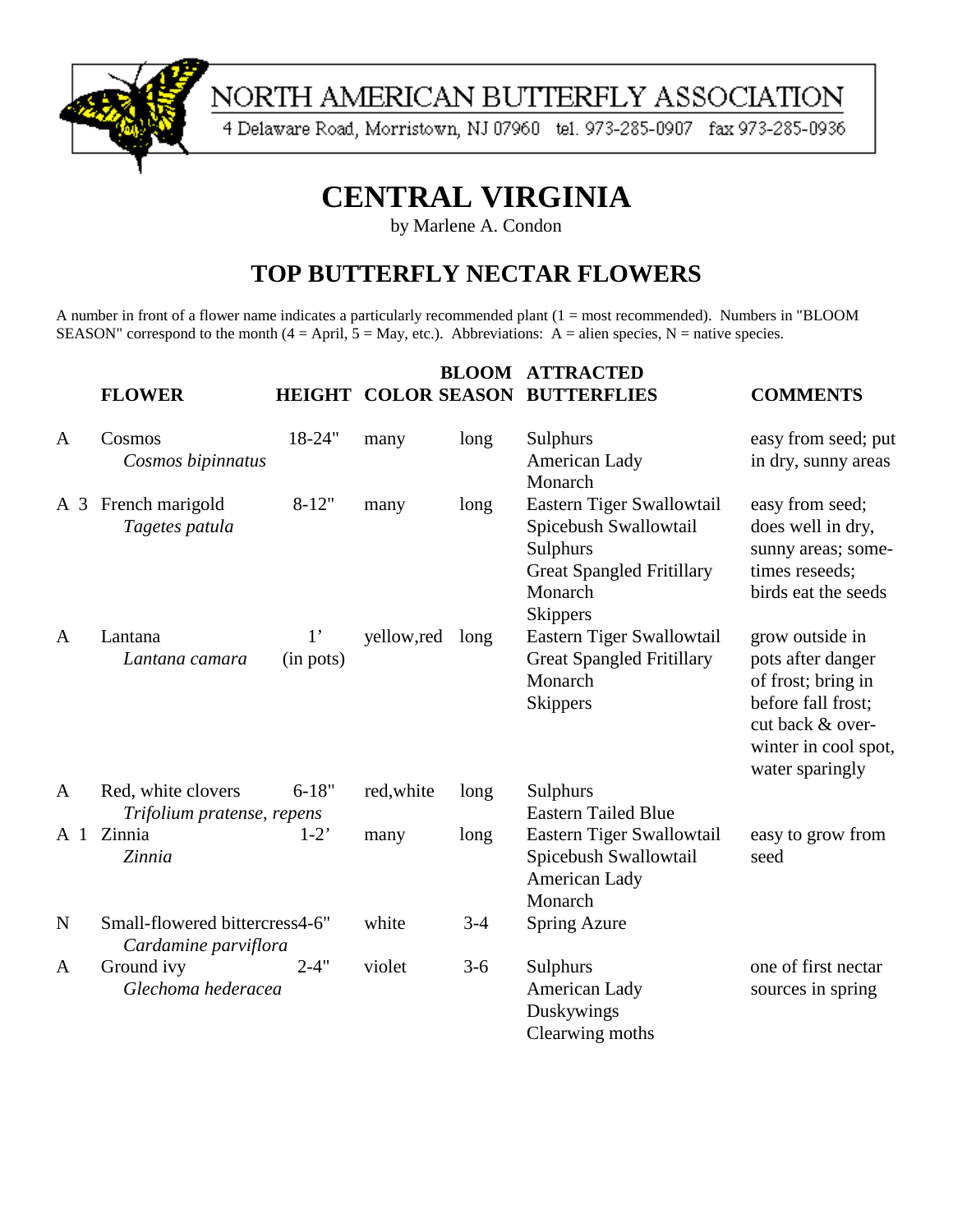## **TOP BUTTERFLY NECTAR FLOWERS**

(*continued*)

|             | <b>FLOWER</b>                                 | <b>HEIGHT</b> |                     |                | <b>BLOOM ATTRACTED</b><br><b>COLOR SEASON BUTTERFLIES</b>                                                                 | <b>COMMENTS</b>                                                                |
|-------------|-----------------------------------------------|---------------|---------------------|----------------|---------------------------------------------------------------------------------------------------------------------------|--------------------------------------------------------------------------------|
|             | A/N Apples<br>Malus                           | $10-45$       | white, pink         | $\overline{4}$ | Eastern Tiger Swallowtail                                                                                                 |                                                                                |
| A           | Autumn olive<br>Eleagnus umbellatus           | $12 - 15'$    | yellowish           | $\overline{4}$ | Zebra Swallowtail<br>Eastern Tiger Swallowtail<br>Juvenal's Duskywing                                                     | wonderful fra-<br>grance; eventually<br>spreads                                |
|             | N/A Azaleas<br>Rhododendron                   | $4 - 8'$      | many                | $4 - 5$        | Eastern Tiger Swallowtail<br>Clearwing moths                                                                              | also attractive to<br>hummingbirds                                             |
| N           | Blueberry<br>Vaccinium corymbosum             | 8'            | white               | $4 - 5$        | Zebra Swallowtail<br>Silver-spotted Skipper<br>Juvenal's Duskywing                                                        |                                                                                |
| A           | Dame's rocket<br>Hesperis matronalis          | $2-4'$        | purple              | $4-6$          | American Lady<br>Monarch                                                                                                  | pretty plant;<br>finches love seeds                                            |
| A           | Daylilies<br>Hemerocallis                     | $2 - 3'$      | red,yellow          | $4-9$          | Spicebush Swallowtail                                                                                                     | can take partial<br>shade                                                      |
| A           | Purple dead nettle<br>Lamium purpureum        | $4 - 6"$      | purple              | 4-frost        | Sulphurs                                                                                                                  |                                                                                |
| $\mathbf N$ | Black-eyed Susan,<br>Coneflowers<br>Rudbeckia | $1-3'$        | yellow              | 5-frost        | <b>Silvery Checkerspot</b><br>Pearl Crescent<br>American Lady<br>Silver-spotted Skipper                                   | does well in dry,<br>sunny areas;<br>spreads each year;<br>birds eat the seeds |
| N           | Ohio buckeye<br>Aesculus glabra               | 10'           | white               | 6              | Zebra Swallowtail<br>Eastern Tiger Swallowtail<br><b>Great Spangled Fritillary</b><br>Red Admiral, Silver-spotted Skipper | very slow-growing;<br>seeds supposedly<br>poisonous                            |
| A           | Privets<br>Ligustrum                          | 15'           | white               | 6              | Eastern Tiger Swallowtail<br><b>Great Spangled Fritillary</b><br>American Lady                                            |                                                                                |
| A           | <b>Asiatic lilies</b><br>Lilium               | $1-4'$        | orange,red          | $6 - 7$        | Eastern Tiger Swallowtail<br>Sulphurs                                                                                     | need protection<br>from deer                                                   |
| $\mathbf N$ | Indian hemp<br>Apocynum cannabinum            | $1-4'$        | white               | $6 - 8$        | Zebra Swallowtail<br><b>Great Spangled Fritillary</b>                                                                     |                                                                                |
| N           | Milkweeds<br>Asclepias                        | $1-4'$        | pink                | $6 - 8$        | Eastern Tiger Swallowtail<br><b>Spring Azure</b><br><b>Great Spangled Fritillary</b>                                      | fragrant                                                                       |
| A/N         | Thistles<br>Cirsium                           | $1-6'$        | pink                | $6-9$          | Eastern Tiger Swallowtail<br>Peck's Skipper                                                                               | goldfinches use<br>down for nests                                              |
| A           | Perennial pea<br>Lathyrus latifolius          | trailing      | whitish $pink 6-10$ |                | Silver-spotted Skipper                                                                                                    | needs room to<br>spread                                                        |
| A           | Yarrow<br>Achillea millefolium                | $1-2$         | white               | 6-frost        | <b>Eastern Tailed Blue</b>                                                                                                | fern-like foliage                                                              |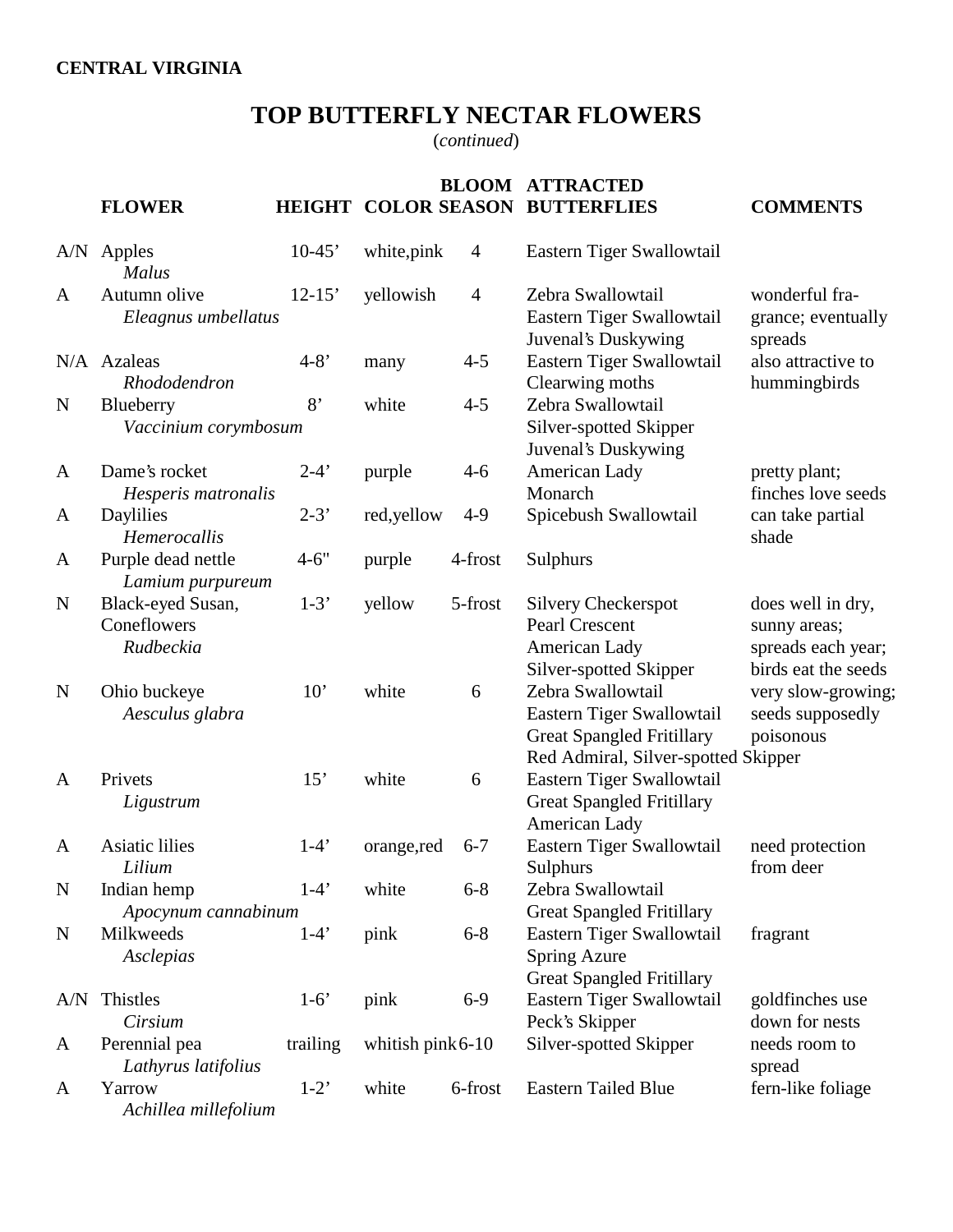#### **CENTRAL VIRGINIA**

# **TOP BUTTERFLY NECTAR FLOWERS**

(*continued*)

|                | <b>FLOWER</b>                                |                    |                 | <b>BLOOM</b> | <b>ATTRACTED</b><br><b>HEIGHT COLOR SEASON BUTTERFLIES</b>                                                                  | <b>COMMENTS</b>                                                                                            |
|----------------|----------------------------------------------|--------------------|-----------------|--------------|-----------------------------------------------------------------------------------------------------------------------------|------------------------------------------------------------------------------------------------------------|
|                | A/N Mints<br>Mentha                          | $1-2$ <sup>*</sup> | purple          | $7 - 8$      | Cabbage White<br><b>Eastern Tailed Blue</b>                                                                                 | spread by under-<br>ground runners;<br>hard to keep in<br>bounds                                           |
| $\mathbf N$    | Purple coneflower<br>Echinacea purpurea      | $2 - 3'$           | pink-purple 7-8 |              | Eastern Tiger Swallowtail<br><b>Great Spangled Fritillary</b>                                                               |                                                                                                            |
| N <sub>2</sub> | Wild bergamot<br>Monarda fistulosa           | $2 - 3'$           | lilac           | $7 - 8$      | Eastern Tiger Swallowtail<br>Spicebush Swallowtail<br><b>Great Spangled Fritillary</b><br>Monarch<br>Silver-spotted Skipper | easy to start from<br>seed; does well in<br>dry, sunny areas;<br>spreads each year;<br>birds eat the seeds |
| $\mathbf N$    | Joe-pye-weeds<br>Eupatorium                  | $5 - 7'$           | purple          | $7-9$        | Eastern Tiger Swallowtail<br><b>Great Spangled Fritillary</b><br>Common Buckeye<br>Silver-spotted Skipper                   |                                                                                                            |
| $\mathbf N$    | New York ironweed<br>Vernonia noveboracensis | $3-7'$             | purple          | $8-9$        | Silver-spotted Skipper                                                                                                      |                                                                                                            |
| N              | Obedient plant<br>Physostegia virginiana     | $1-3'$             | pink            | $8-9$        | Pearl Crescent                                                                                                              |                                                                                                            |
| A              | Snow-on-the-mountain<br>Euphorbia marginata  | $1-3'$             | white           | $8 - 10$     | Pearl Crescent<br>Common Buckeye<br><b>Skippers</b>                                                                         | sap irritating to<br>some people, but<br>it's easily avoided                                               |
| $\mathbf N$    | Goldenrods<br>Solidago                       | $4^{\circ}$        | yellow          | $8 - 10$     | Monarch                                                                                                                     | somewhat unkempt                                                                                           |
| N              | Heath aster<br>Aster pilosus                 | $1-2$ <sup>*</sup> | white           | $9-10$       | Cabbage White<br><b>Eastern Tailed Blue</b><br>Pearl Crescent                                                               |                                                                                                            |

# **NECTAR FLOWERS THAT DON'T WORK IN THIS REGION**

Abbreviations:  $A =$  alien species,  $N =$  native species.

**FLOWER COMMENTS**

none to list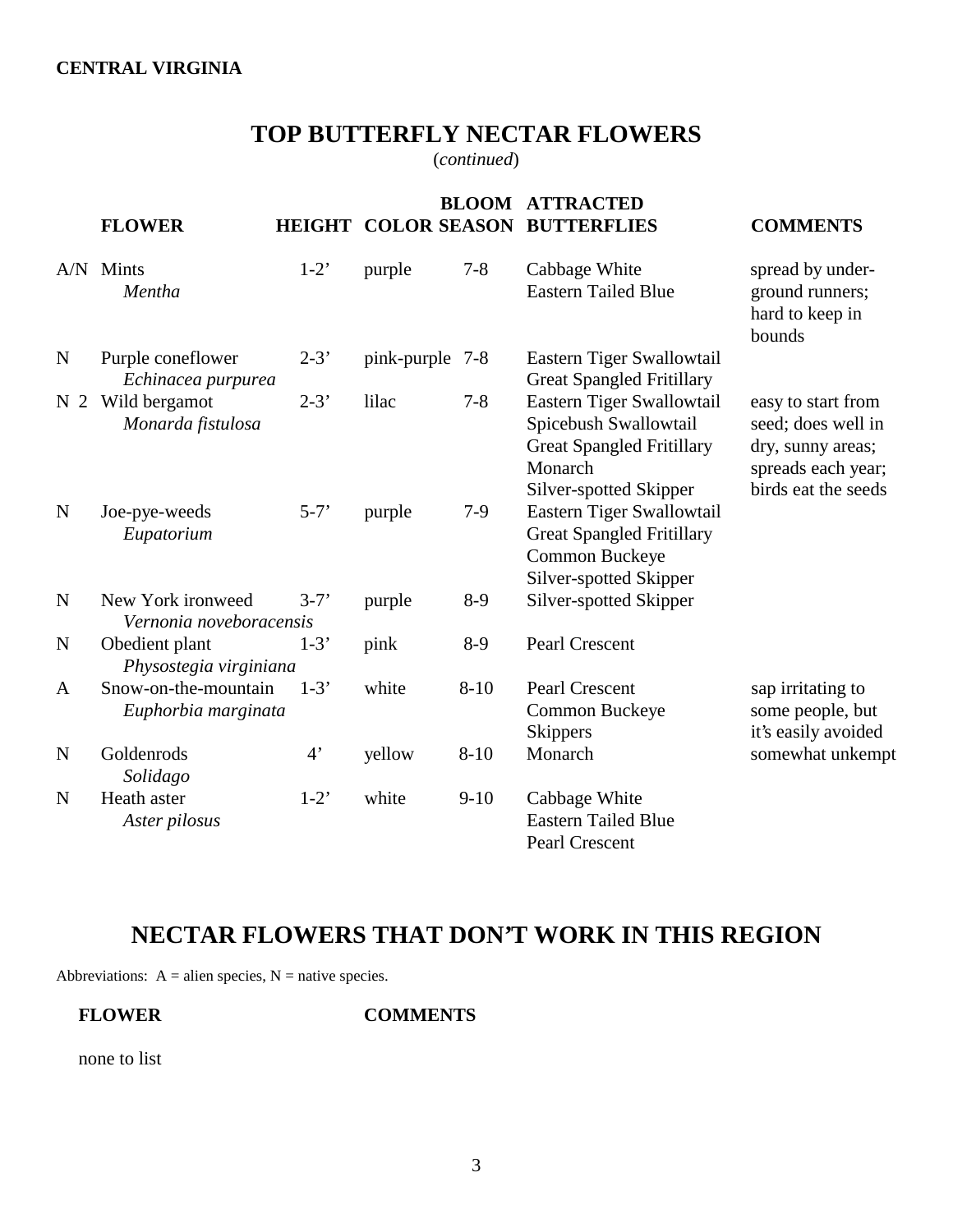#### **CENTRAL VIRGINIA**

### **TOP CATERPILLAR FOOD PLANTS**

Abbreviations:  $A =$  alien species,  $N =$  native species.

|   | <b>NAME</b>                          |          | <b>HEIGHT BUTTERFLY CATERPILLARS</b> | <b>COMMENTS</b>                                |
|---|--------------------------------------|----------|--------------------------------------|------------------------------------------------|
| N | False nettle<br>Boehmeria cylindrica | $2 - 3'$ | Red Admiral                          | Goldfinches love the seeds.                    |
| N | Milkweeds<br>Asclepias               | $1-4'$   | Monarch                              | known as invasive, but very<br>easy to control |

### **COMMON BUTTERFLIES FOR YOUR GARDEN & YARD**

A number in front of a butterfly name indicates a particularly likely species (1 = most expected to be seen). Numbers in "FLIGHT PERIOD" and "CATERPILLAR SEASON" correspond to the month (4 = April, 5 = May, etc.), with < meaning earlier in the month, m the middle of the month, and > late in the month.

| <b>NAME</b>                                       | <b>FLIGHT</b><br><b>PERIOD</b> | <b>CATERPILLAR</b><br><b>FOOD PLANTS</b>           |
|---------------------------------------------------|--------------------------------|----------------------------------------------------|
| Zebra Swallowtail<br>Eurytides marcellus          | $4 - 6$                        | paw-paw                                            |
| 1 Eastern Tiger Swallowtail<br>Papilio glaucus    | $3-10$                         | tulip tree                                         |
| Spicebush Swallowtail<br>Papilio troilus          | $4-9$                          | sassafras, spicebush                               |
| Cabbage White<br>Pieris rapae                     | $4 - 10$                       | wintercress                                        |
| <b>Falcate Orangetip</b><br>Anthocharis midea     | $4 - 5$                        | wintercress                                        |
| Clouded Sulphur<br>Colias philodice               | $4 - 10$                       | white & red clovers, trefoil                       |
| Harvester<br>Feniseca tarquinius                  | $5-9$                          | aphids on beeches                                  |
| <b>Red-banded Hairstreak</b><br>Calycopis cecrops | 8                              | oaks                                               |
| <b>Eastern Tailed-Blue</b><br>Everes comyntas     | $3-9$                          | alfalfa, clover                                    |
| <b>Spring Azure</b><br>Celastrina ladon           | $4 - 7$                        | blueberries, dogwoods, viburnums, wild<br>cherries |
| 2 Great Spangled Fritillary<br>Speyeria cybele    | $5-9$                          | violets                                            |
| Pearl Crescent<br>Phyciodes tharos                | $4 - 10$                       | asters                                             |
|                                                   |                                |                                                    |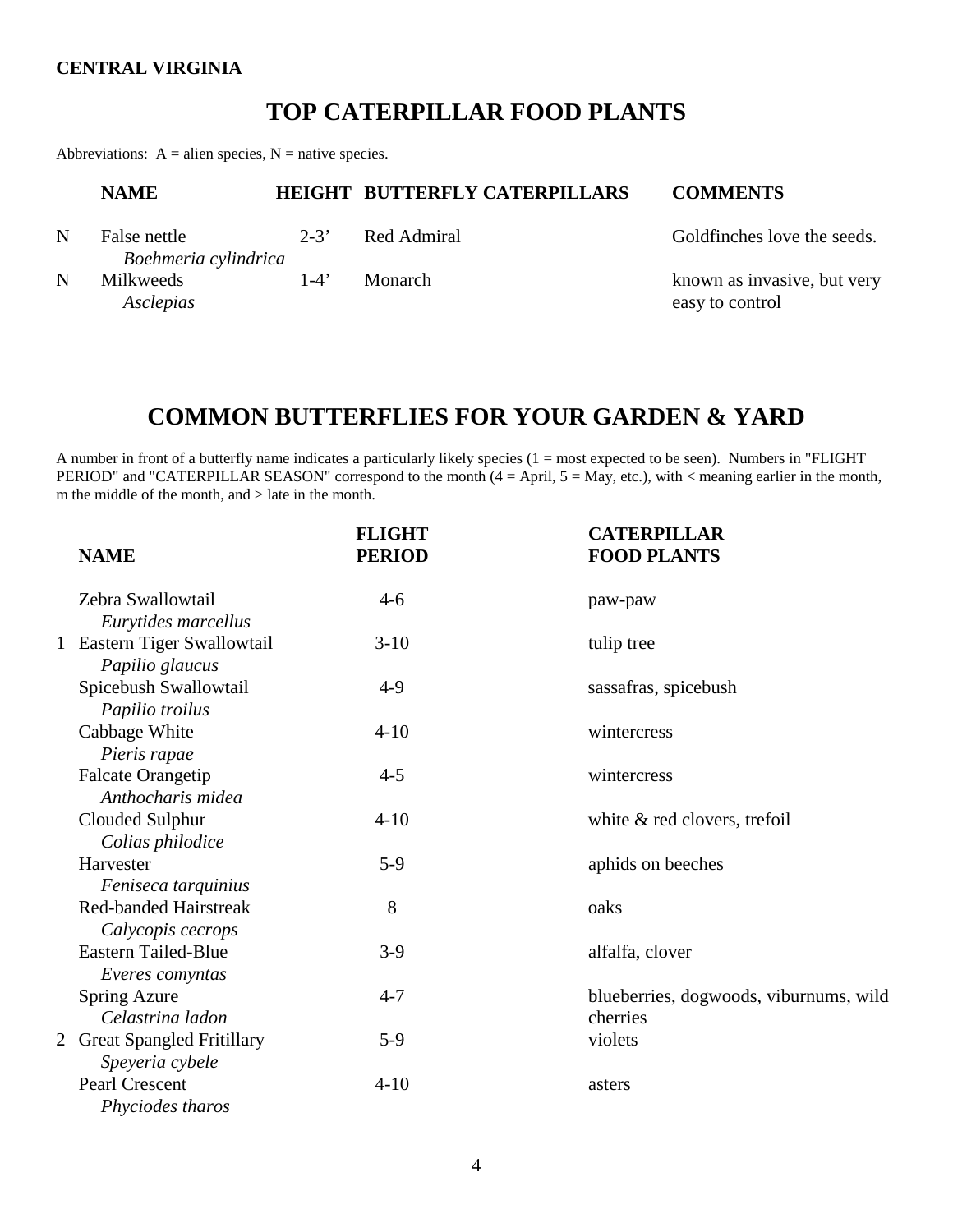### **COMMON BUTTERFLIES FOR YOUR GARDEN & YARD**

(*continued*)

| <b>NAME</b>                                                   | <b>PERIOD</b> | <b>FLIGHT CATERPILLAR</b><br><b>SEASON</b> | <b>CATERPILLAR</b><br><b>FOOD PLANTS</b> |
|---------------------------------------------------------------|---------------|--------------------------------------------|------------------------------------------|
| <b>Question Mark</b>                                          | $3-4,6-10$    |                                            | elms, false nettles, hackberries         |
| Polygonia interrogationis<br>Eastern Comma<br>Polygonia comma | $4,6-10$      |                                            | elms, false nettles, hackberries         |
| <b>Mourning Cloak</b><br>Nymphalis antiopa                    | $4,6-10$      |                                            | birches, cottonwoods, elms, willows      |
| American Lady<br>Vanessa virginiensis                         | $4 - 7$       |                                            | pearly & sweet everlastings              |
| Red Admiral<br>Vanessa atalanta                               | $4-9$         |                                            | false nettles                            |
| <b>Red-spotted Purple</b><br>Limenitis arthemis (astyanax)    | $5-10$        |                                            | wild cherries                            |
| Common Buckeye<br>Junonia coenia                              | $8 - 10$      |                                            | plantain                                 |
| Monarch<br>Danaus plexippus                                   | $4 - 10$      |                                            | milkweeds                                |
| 3 Silver-spotted Skipper<br>Epargyreus clarus                 | $4-10$        |                                            | black locust, wisteria                   |
| Juvenal's Duskywing<br>Erynnis juvenalis                      | $4 - 5$       |                                            | oaks                                     |
|                                                               |               |                                            |                                          |

## **LOCAL & UNUSUAL BUTTERFLIES FOR YOUR GARDEN & YARD**

Numbers in "FLIGHT PERIOD" and "CATERPILLAR SEASON" correspond to the month  $(4 = April, 5 = May, etc.),$  with  $\lt$  meaning earlier in the month, m the middle of the month, and > late in the month.

| <b>NAME</b>                                    | <b>FLIGHT CATERPILLAR</b><br><b>PERIOD</b><br><b>SEASON</b> | <b>CATERPILLAR</b><br><b>FOOD PLANTS</b> |
|------------------------------------------------|-------------------------------------------------------------|------------------------------------------|
| <b>Banded Hairstreak</b><br>Satyrium calanaus  | $5 - 7$                                                     | oaks, hickories                          |
| <b>Striped Hairstreak</b><br>Satyrium liparops | 6                                                           | blueberries, wild cherries               |
| Southern Hairstreak<br>Satyrium favonius       | 6                                                           | oaks                                     |
| <b>Gray Hairstreak</b><br>Strymon melinus      | 5                                                           | many                                     |
| <b>Silvery Checkerspot</b><br>Chlosyne nycteis |                                                             | <b>Black-eyed Susan</b>                  |
|                                                |                                                             |                                          |